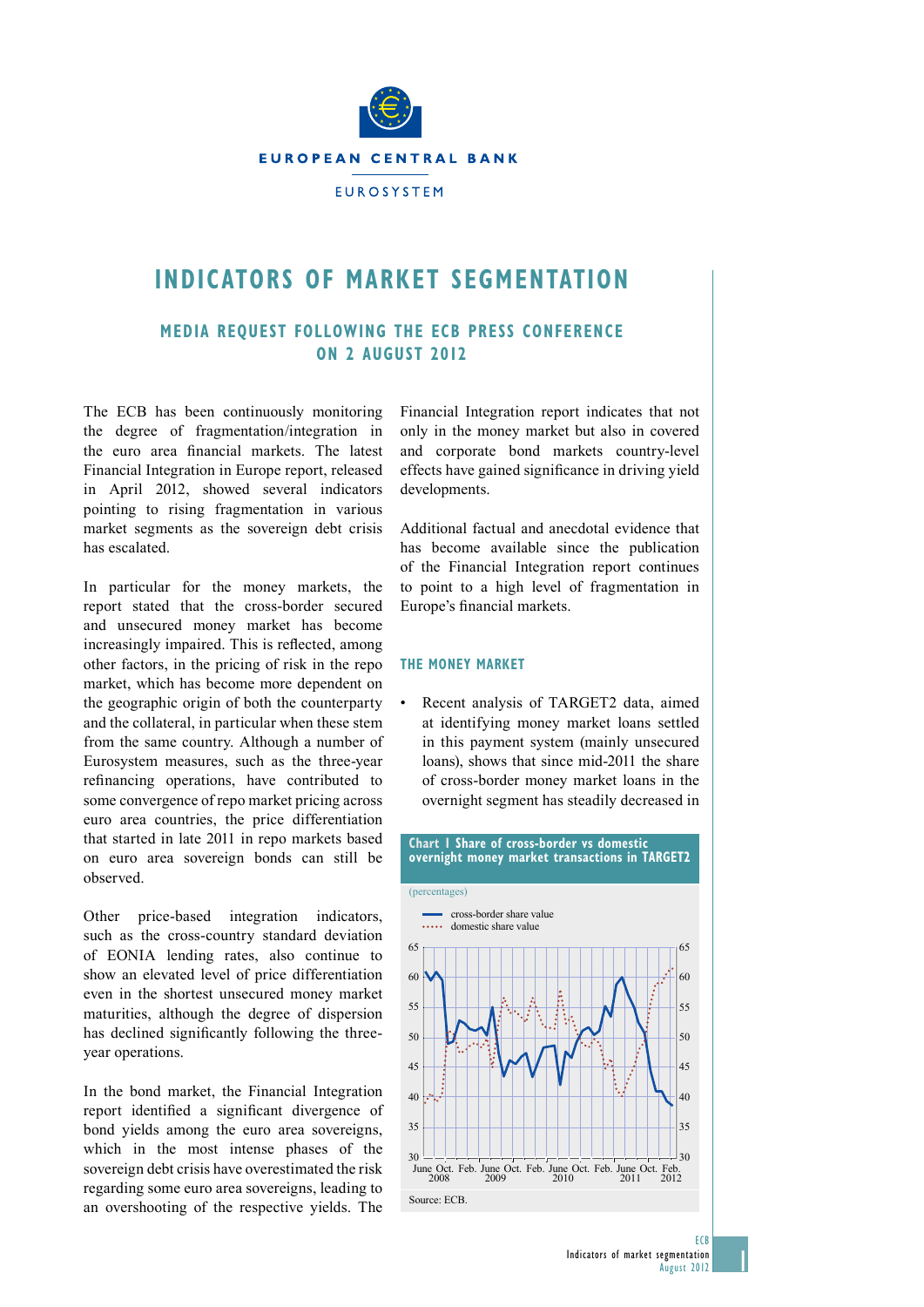value terms. In February 2012 cross-border loans represented less than 40% of the money market vs. 60% in mid-2011.

- Similarly, the ECB monetary financial institutions' (MFI) balance sheet data for end-June 2012 show that intra-euro area cross-border interbank lending (measured as a percentage of total assets) is at the lowest level since the start of the financial crisis in 2007. This contraction broadly characterises country developments across the euro area countries with reference to both cross-border loan claims and deposit liabilities.
- • The increasing concentration of the recourse to Eurosystem liquidity-providing operations in some countries is a further illustration of the money market fragmentation. The usage of Eurosystem liquidity provision has increased substantially in Spain and Italy, especially since the start of 2012. Usage by banks in countries under a joint EU/IMF programme remains at elevated levels, while banks from highly rated euro area countries use the Eurosystem liquidity-providing operations only to a limited extent.
- Since the start of the financial turmoil, there has been a trend away from posting cross-border collateral towards a higher use of domestic collateral in Eurosystem liquidity-providing operations. This trend has intensified since the onset of the euro area sovereign debt crisis (see Chart 2). The use of a high share of domestic collateral can be attributed to an increasing "home bias" of investors and, to a lesser extent, to an increase in the use of self-originated marketable assets as collateral. In mid-2012 the share of cross-border use of collateral within the euro area stood at around 20% compared with around 50% in 2006.<sup>1</sup>
- Recent anecdotal evidence suggests that international central clearing counterparties (CCPs), also in reaction to credit rating developments, might have indirectly contributed to the increase in price

#### **Chart 2 domestic and cross-border use of collateral in eurosystem monetary policy operations**



differentiation and fragmentation of the repo market by imposing additional margins on repo transactions depending on the geographic origin of the counterparty, the collateral or both, and by limiting the use of collateral based on the geographic criteria. This has created a further disincentive for cross-border activity in the secured money market.

- The growing significance of perceived country risk in the money market is also illustrated by the findings of an informal survey conducted among the major euro area banks represented in the ECB Money Market Contact Group in March 2012. It showed that country risk is the most significant consideration when assigning counterparty credit lines. 75% of the respondents said that they apply different haircuts to the assets in repo operations depending on the geographic origin of the counterparty. In addition, more than 60% of the respondents have operational restrictions on the euro area countries that are most affected by the sovereign debt crisis.
- 1 An asset is regarded as being used on a cross-border basis when the issuer and the counterparty reside in different jurisdictions.

2

ECB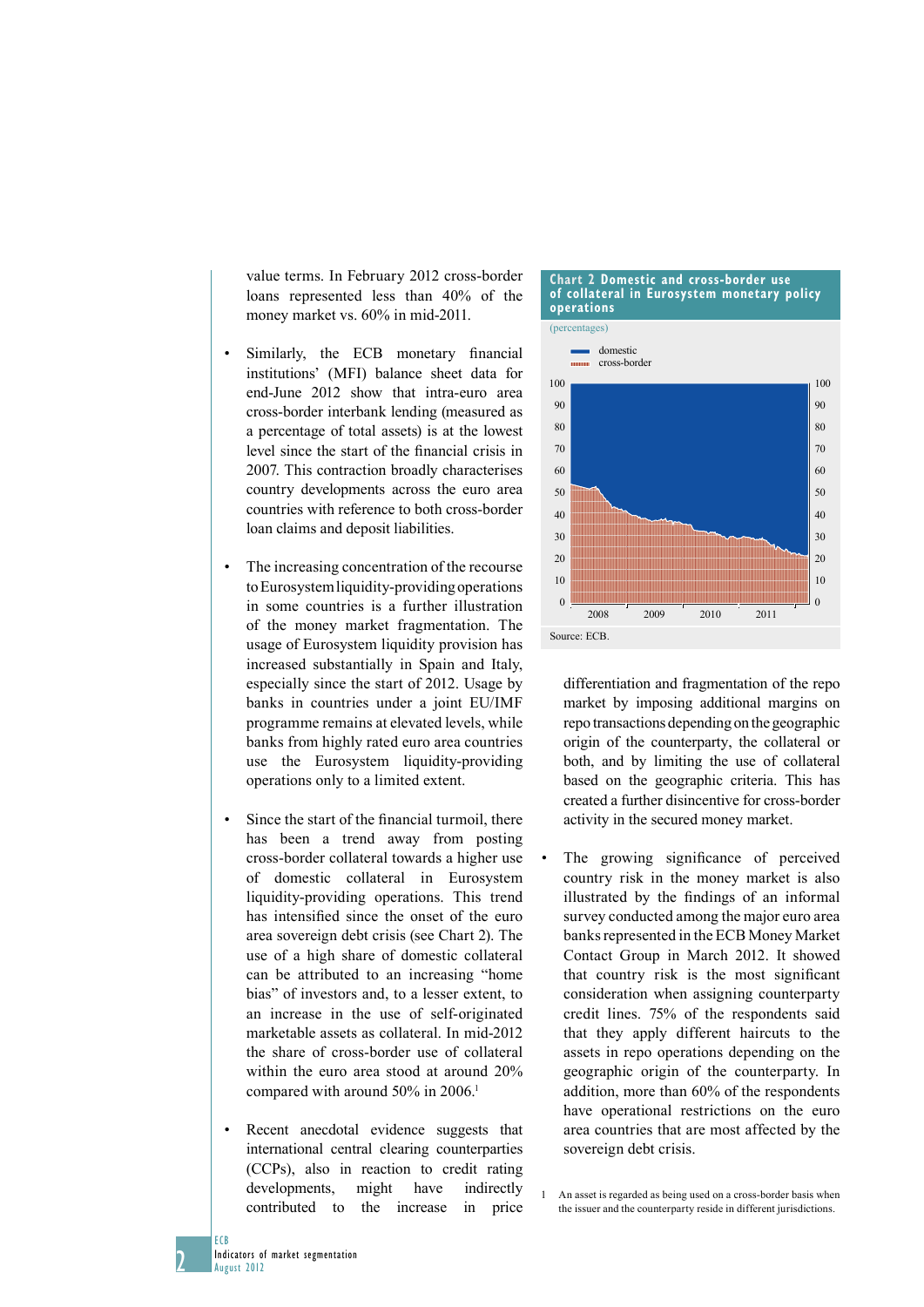### **The sovereign bond market**

Domestic ownership of sovereign bonds, i.e. the so-called "home bias", has increased over the last few years. For instance domestic ownership of Italian sovereign debt was about 65% in the first quarter of 2012 compared with about 58% in early 2009. The figures for Spain are even more striking. Domestic term investment holdings of Spanish government bonds increased from about 55% in early 2009 to almost 70% in early 2012.

## **Bank funding and lending**

- In addition to the price-based indicators highlighted in the Financial Integration report, quantity-based indicators also continue to point to a further and significant fragmentation of euro area banks' funding markets based on their geographic origin. As a result, banks located in peripheral countries continued to lose market funding, while those in some other countries gained it and managed to issue bank debt at attractive yield levels. Nevertheless, the overall issuance by euro area banks for the year to date has been substantially below last year's level.
- The market for secured bank funding has also been affected by the increased tensions in some euro area government bond markets. In line with rising yield levels in some government debt markets, the secondary market yield spreads of secured bank bonds issued in those jurisdictions also experienced some upward pressure. This has made it even more difficult for issuers from those jurisdictions to become active in the primary market. However, covered bond secondary market yield spreads in several euro area countries

have narrowed in parallel with the decline of their respective government bond yield levels, reflecting the fact that the increasing risk aversion is also prevailing in the market for secured bank debt.

- The correlations between the yield levels of euro area bank bonds and those of the respective banks' sovereigns are elevated and have lately increased somewhat further, particularly in the peripheral economies. This reflects a spillover effect from the sovereign market to the banking sector funding costs and impairs the transmission of lower monetary policy interest rates to the real economy.
- The divergence in bank funding conditions is an important factor in the differences in MFI loan interest rates that banks offer to non-financial corporations and households. Similarly, the International Monetary Fund (IMF) recently stated that the pass-through of monetary policy to lending rates has weakened, especially in the periphery. Since late 2010, retail lending rates have started to rise, while policy rates have remained low. This is partly due to increased sovereign stress, as banks' wholesale funding and lending rates are priced off (domestic) sovereign yields.
- Regarding short-term loans to nonfinancial corporations in large euro area countries, the dispersion of interest rates on both small and large loans increased significantly in late 2008 and early 2009. Since mid-2011, dispersion in interest rates on both small and large loans has been increasing. In particular, short-term interest rates have tended to fall smoothly in Germany, France and the Netherlands, while they have increased in Italy and Spain (see Charts 3 and 4).

3

ECB